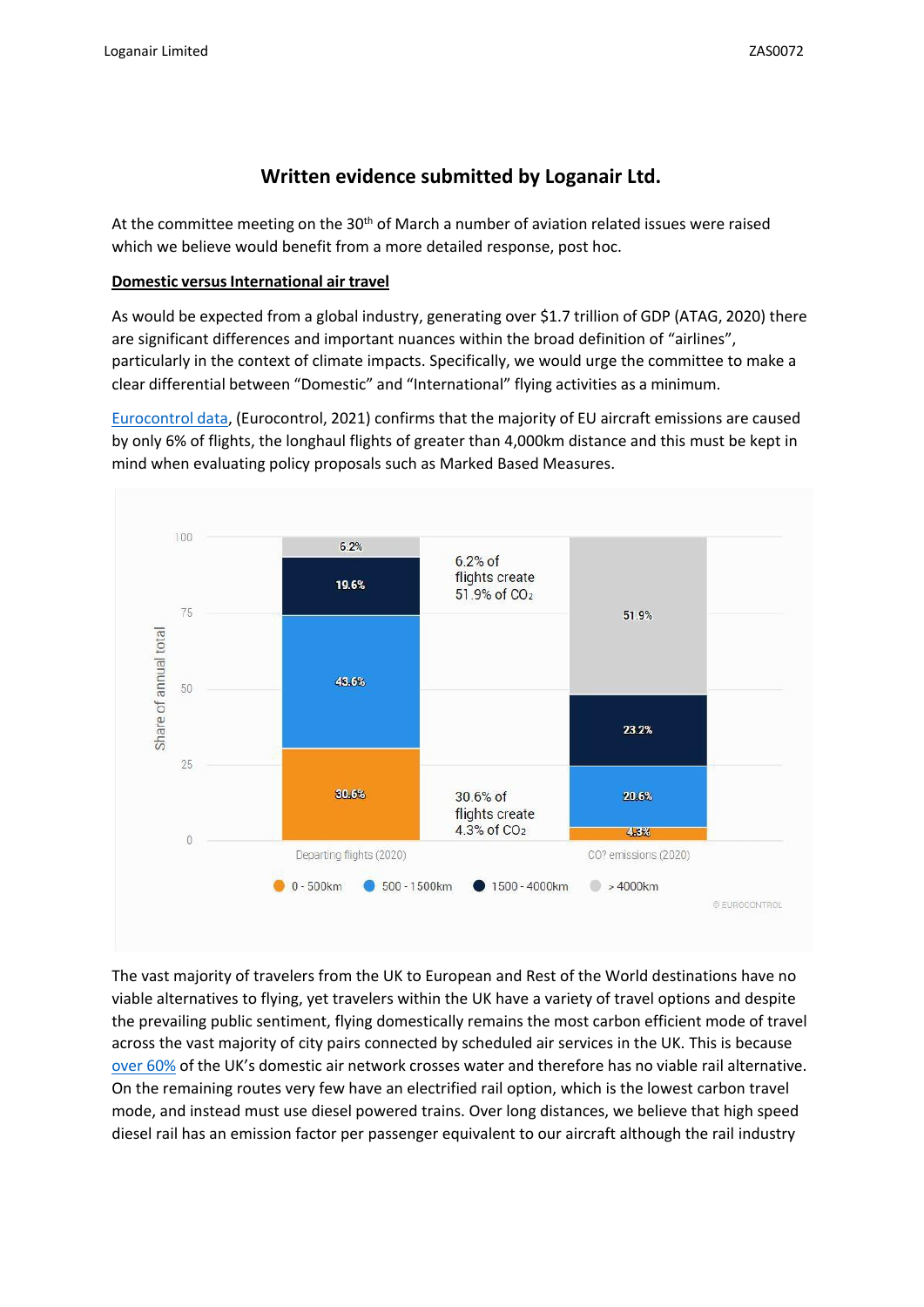and DfT do not publicly report diesel versus electric rail factors which leads to widespread misconceptions about the carbon efficiency of rail. It is notable that diesel rail emissions in the UK are greater than all domestic flying (DfT, 2021) (1.7 million tonnes CO<sub>2</sub> for diesel rail in 2019 versus 1.4 million tonnes  $CO<sub>2</sub>$  for domestic air)

The fact that UK domestic travelers have alternative travel options and that these alternative modes, for the majority of the routes served, result in higher carbon emissions (car + ferry) means that MBMs which cover domestic flights and exclude other modes, have the serious consequence of causing economic harm AND higher net emissions as travelers are forced to swap domestic flights for car based journeys. BEIS [emissions](https://www.gov.uk/government/publications/greenhouse-gas-reporting-conversion-factors-2021) [factors](https://www.gov.uk/government/publications/greenhouse-gas-reporting-conversion-factors-2021) [\(](https://www.gov.uk/government/publications/greenhouse-gas-reporting-conversion-factors-2021)BEIS, 2021) suggest that Domestic Air travel has a direct carbon emission factor of 0.13003 kg  $CO<sub>2e</sub>$  per passenger km versus the average for car travel (medium, diesel – larger & petrol emissions are higher) of 0.16496 kg CO<sub>2e</sub>. Loganair currently have a complaint registered with BEIS regarding the accuracy and methodology used to compute these factors, which we believe understates the emissions of ferry and rail travel and overstates the emissions factors for air travel, but even using the current factors, domestic air travel emits less direct carbon and its equivalent GHGs than driving an average car. The reason that air travel is generally seen as being more polluting is due to the application of the indirect emissions factor, that is the effects of high altitude  $NO<sub>x</sub>$  and contrails, which we explain later is inappropriately applied to domestic flights.

## **Frequent Fliers**

A point raised in the hearing is that only a small number of flyers are responsible for the majority of aviation emissions and again, we would ask that a clear distinction is made between domestic and international travelers. The focus on emission factors per passenger km, obscures the fact that an average passenger (per BEIS GHG factors) travelling from London to Los Angeles will be responsible for about 896 kg  $CO<sub>2</sub>$  of direct  $CO<sub>2</sub>$  emissions (8,780km x 0.10208), whereas a passenger travelling from Aberdeen to Kirkwall for example, will be responsible for around 26 kg of  $CO<sub>2e</sub>$  (200km x 0.13003) under the same methodology, an order of magnitude difference and clearly demonstrating the relative impacts of short versus long flights depicted by Eurocontrol despite the shorter flight having a higher emissions factor per km. It is vital that the committee understands the integral role domestic flights play in regional economies and societies. Loganair alone carries over 100,000 passengers a year on behalf of the NHS where patients in the Western and Northern Isles and the Isle of Man need to travel for routine or specialist outpatient appointments on the mainland. Similarly, the Northern Isles probably contain some of the most frequent fliers in the UK, when measured by flights taken becuase school children or teachers, as well and nurses and even [bankers](https://www.rbs.com/rbs/news/2019/08/final-flight-for-flying-banker-.html) (RBS, 2019) travel weekly in order to access or maintain vital social and health services. We ask that the committee considers the vital role air services play in the economies of the UK's remoter regions and recognizes the clear distinction in impacts between long haul versus short haul flying. Any proposals for MBMs which target frequent fliers must take account of the vital needs of rural communities, the far lower impact of their shorter travel and the more carbon intensive alternatives available to these groups. Discussions about the impacts of Frequent Flying must differentiate between long haul and domestic travelers, where the domestic travelers are most likely already choosing the mode of travel with the lowest environmental impact.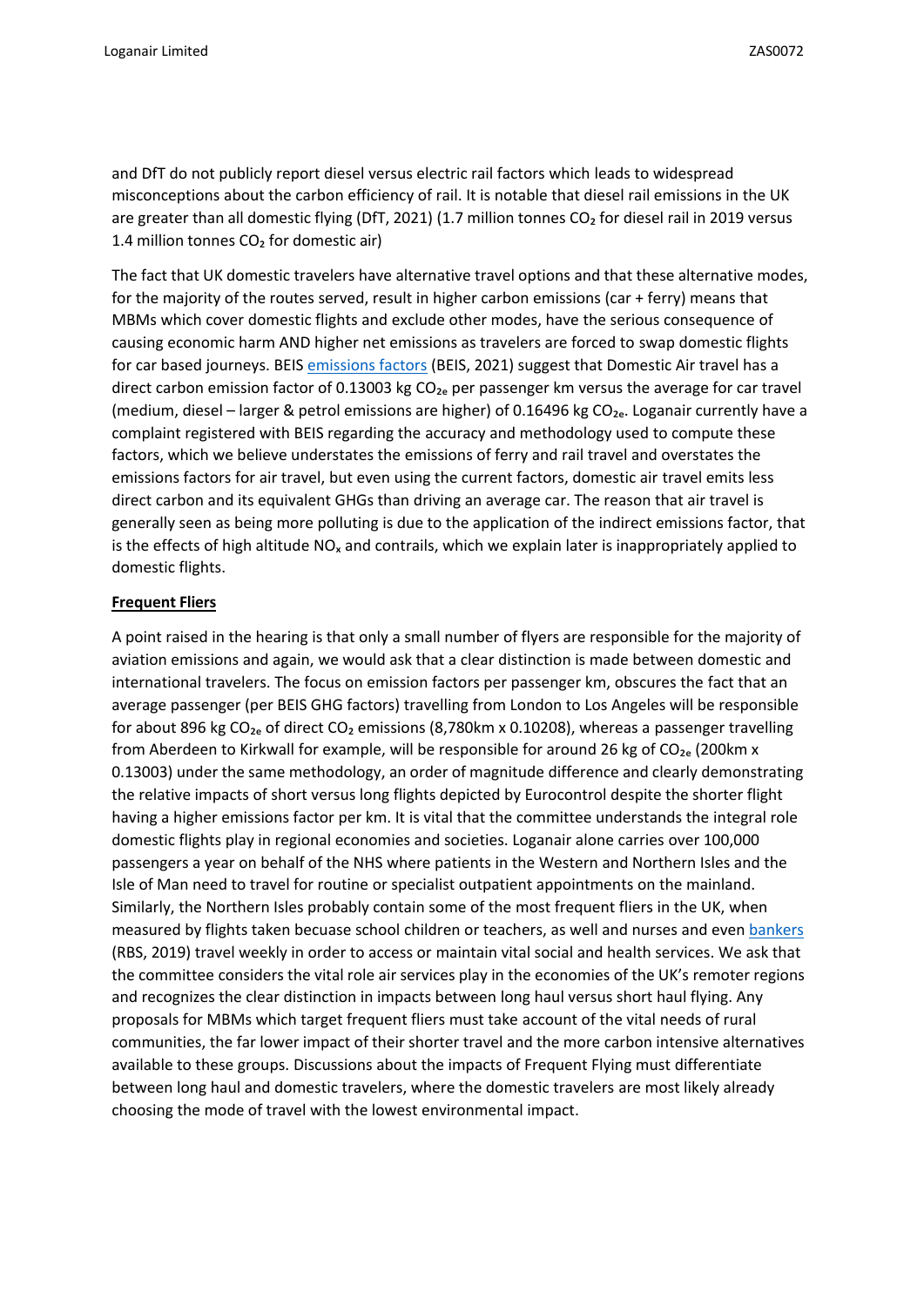## **Taxation on Flying**

A point often made, and repeated in the committee hearing, is that aviation fuel is untaxed, the implication being that the environmental impact of aviation is not priced effectively. We concur that aviation fuel is untaxed but would note that this is the case for all modes of public transportation, other than road users where duty is applied. Despite both diesel rail and ferries emitting more CO<sub>2</sub> than domestic flying (DfT, 2021), neither of these industries [pay](https://www.gov.uk/guidance/fuel-duty-reliefs) [any](https://www.gov.uk/guidance/fuel-duty-reliefs) [fuel](https://www.gov.uk/guidance/fuel-duty-reliefs) [or](https://www.gov.uk/guidance/fuel-duty-reliefs) [other](https://www.gov.uk/guidance/fuel-duty-reliefs) [duties.](https://www.gov.uk/guidance/fuel-duty-reliefs) Conversely, air travelers pay Air Passenger Duty in addition to all UK flights being covered by the UK ETS scheme which requires the operators to pay for each tonne of CO<sub>2</sub> emitted (current market price for UKA CO<sub>2</sub> is c. £75 per tonne). In 2019, at market prices the cost of Loganair's operations under the EU ETS was c. €4m and this cost is expected to rise to over £6.5m on the basis of the current higher UKA unit costs. The current consultation on the UK ETS scheme proposes removing access to free allowances for airlines, which would further increase these cost by another 11%.

As a result of this combination of taxes, a passenger travelling for business will pay far more net tax when travelling domestically by air than they will under any other mode of transport. Travel on diesel rail or heavy fuel oil burning ferry services receives a net subsidy in the UK through national government support to these industries. Whilst road users pay VAT and Fuel Duty, business users are able to claim back these costs via the [mileage](https://www.gov.uk/government/publications/rates-and-allowances-travel-mileage-and-fuel-allowances/travel-mileage-and-fuel-rates-and-allowances) [allowance](https://www.gov.uk/government/publications/rates-and-allowances-travel-mileage-and-fuel-allowances/travel-mileage-and-fuel-rates-and-allowances) which more than offsets the tax revenue raised on these journeys via Fuel Duty and VAT. There is no such allowance for air travel so consequently business travelers pay a far higher tax for traveling by air than they would via road. Even private passenger journeys on Loganair's network can pay similar levels of tax, directly and indirectly, as they would when travelling by car, for example:

Flight Aberdeen to Kirkwall; APD £13 per passenger, plus UKA ETS charge of £1.74 (26kg CO<sub>2</sub> x £75 per tonne less the [11%](https://ec.europa.eu/clima/ets/ohaDetails.do?accountID=106230&action=all&languageCode=en&returnURL=installationName%3D%26accountHolder%3D%26search%3DSearch%26permitIdentifier%3D%26form%3Doha%26searchType%3Doha%26currentSortSettings%3D%26mainActivityType%3D10%26installationIdentifier%3D%26account.registryCodes%3DGB%26languageCode%3Den®istryCode=GB) [free](https://ec.europa.eu/clima/ets/ohaDetails.do?accountID=106230&action=all&languageCode=en&returnURL=installationName%3D%26accountHolder%3D%26search%3DSearch%26permitIdentifier%3D%26form%3Doha%26searchType%3Doha%26currentSortSettings%3D%26mainActivityType%3D10%26installationIdentifier%3D%26account.registryCodes%3DGB%26languageCode%3Den®istryCode=GB) [allowances](https://ec.europa.eu/clima/ets/ohaDetails.do?accountID=106230&action=all&languageCode=en&returnURL=installationName%3D%26accountHolder%3D%26search%3DSearch%26permitIdentifier%3D%26form%3Doha%26searchType%3Doha%26currentSortSettings%3D%26mainActivityType%3D10%26installationIdentifier%3D%26account.registryCodes%3DGB%26languageCode%3Den®istryCode=GB) [Loganair](https://ec.europa.eu/clima/ets/ohaDetails.do?accountID=106230&action=all&languageCode=en&returnURL=installationName%3D%26accountHolder%3D%26search%3DSearch%26permitIdentifier%3D%26form%3Doha%26searchType%3Doha%26currentSortSettings%3D%26mainActivityType%3D10%26installationIdentifier%3D%26account.registryCodes%3DGB%26languageCode%3Den®istryCode=GB) were entitled to under ETS), total tax £14.74 or 12 pence per mile travelled and 26kg of CO<sub>2</sub>e total emitted.

Drive from Aberdeen to Kirkwall (via Scrabster/Stromness ferry) ; 225 miles (medium, diesel car, 0.26549 kg CO<sub>2</sub>e per mile) causes 59.7 kg of CO<sub>2</sub> emissions plus another 4kg from the ferry for a total of 63.9kg of CO<sub>2e</sub>. Assuming a Fuel Duty charge of £0.5295 per liter plus VAT of £0.28 per liter and the average fuel consumption of a new diesel car of 5.0 liters per 100 km traveled (DfT, 2021) a total of £14.72 in tax is raised.

In this example, despite emitting 59% less  $CO<sub>2</sub>e$  than driving, the domestic air passenger pays the same in taxes despite aviation fuel not being liable for duty. The effective rate of tax of 12p per mile compares poorly to the equivalent tax for our Los Angeles economy passenger, who being exempted from UK ETS and despite paying an [APD](https://www.gov.uk/guidance/rates-and-allowances-for-air-passenger-duty) [rate](https://www.gov.uk/guidance/rates-and-allowances-for-air-passenger-duty) [of](https://www.gov.uk/guidance/rates-and-allowances-for-air-passenger-duty) [£84](https://www.gov.uk/guidance/rates-and-allowances-for-air-passenger-duty) is only charged 0.15p per mile, nearly 100 times less while creating 40 times as much CO<sub>2</sub>. If this passenger flew to Los Angeles as the sole occupant in a large private jet they would be charged the higher rate of APD at £554 for their trip, a tax per mile of 10p, which is still a lower rate than our Kirkwall passenger despite now emitting around 48 metric tonnes of CO<sub>2</sub>, over a thousand times more (computed using the [Eurocontrol](https://www.eurocontrol.int/tool/small-emitters-tool) [emission](https://www.eurocontrol.int/tool/small-emitters-tool) [calculator](https://www.eurocontrol.int/tool/small-emitters-tool) tool and assuming a G650 aircraft).

Loganair does not oppose applying carbon based taxation and in fact we support this approach where it applied equally and does not distort the market. For domestic travel this means that competing modes of transport must also pay for their carbon costs, either directly through inclusion in the UK ETS scheme or indirectly via Duty taxation where ETS inclusion would be inappropriate. As an airline, Loganair has been paying for its direct CO<sub>2</sub> emissions under ETS for over 10 years, yet competing and higher aggregate emitting modes of domestic travel (i.e. diesel rail) have not. The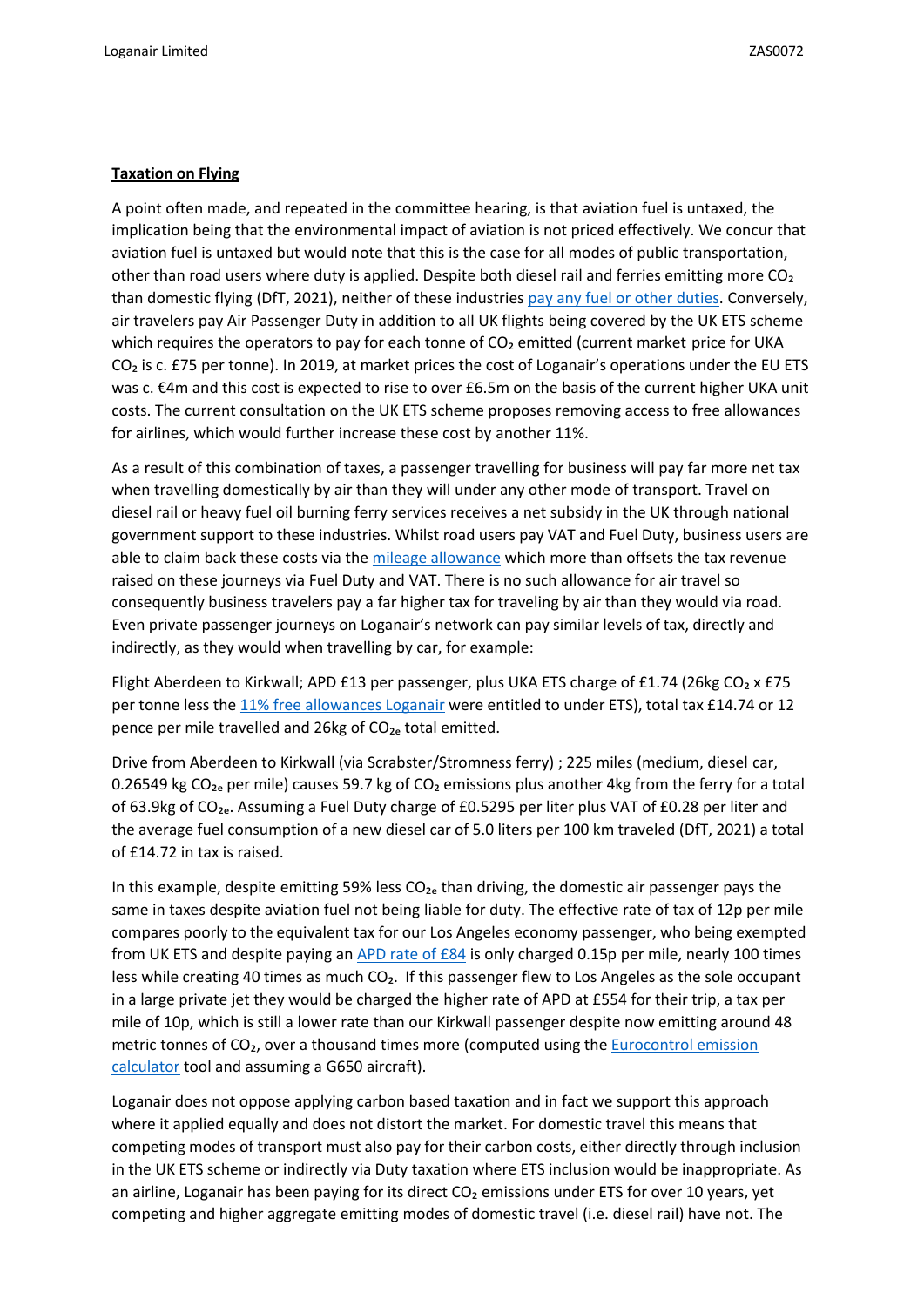reality is that the UK tax regime currently encourages business to take the most carbon intensive mode of transport, driving in a private car. This can only be seen as a policy failure which in our view is caused by a myopic fixation on aviation and a blurring of the impacts of long versus short haul with no assessment of domestic flying in the context of alternative travel modes. Applying further MBM or taxation or SAF mandates to domestic aviation without correcting the existing distortions will not only cause further economic harm generally and impact rural and regional economies specifically the hardest but will also increase the environmental damage from the transport sector as a whole by driving consumers to higher emitting forms of travel, a clear and easily avoidable example of carbon leakage. MBMs and aviation taxation must be more sophisticated and directed at the modes of flying which cause the most environmental damage and which current pay the least per mile travelled or tonne of CO<sub>2</sub> emitted. Care must be taken to ensure that domestic flying, which is a vital part of the UK's social and health networks and a fraction of the UK's overall transport emissions is not inadvertently penalized by policies intended to curtail the environmental damage caused by long haul flying.

## **Indirect Effects of aviation emissions**

The indirect effects of aviation were raised by a witness at the committee meeting with the statement that these effects were "two to three times" the impact of the direct  $CO<sub>2</sub>$  emissions alone. We believe that this is misleading and as with other issues, applies differently to short haul, domestic flights and widebody long haul flights.

Indirect effects are the additional warming effects caused by exhausts of jet aircraft at high altitude, separate to the direct impacts of CO<sub>2</sub> and other GHG emissions. These effects primarily comprise of the formation of contrails which increase overall cloudiness and can cause Infra-Red (IR) radiation which would otherwise have escaped into space to be reflected back to earth with a warming effect and also through the complex interaction of Nitrous Oxides with background atmospheric Methane, Ozone and Carbon Monoxide. The combination of reactions includes the creation of additional Ozone (warming effect) and the destruction of Methane (cooling effect) leading to a net warming effect (Lee, 2021). It is crucial to note that whereas the direct effects of CO<sub>2</sub> emissions are long lasting as  $CO<sub>2</sub>$  has a GWP<sub>100</sub> of 1, that is its net warming effect is the same after 100 years as after 1 year, the impacts of the indirect effects are more localized and temporary, acting over a period of hours or several years. This makes comparisons between direct and indirect effects challenging as recognized by the EU ATTICA study (Fuglestvedt, 2009). Further, whilst this is an area of active study, the level of confidence in the quantitative impacts of these effects is far lower than our confidence in the impacts of direct  $CO<sub>2</sub>$  emissions as shown by the broad range of the 5% to 95% confidence intervals on the chart below.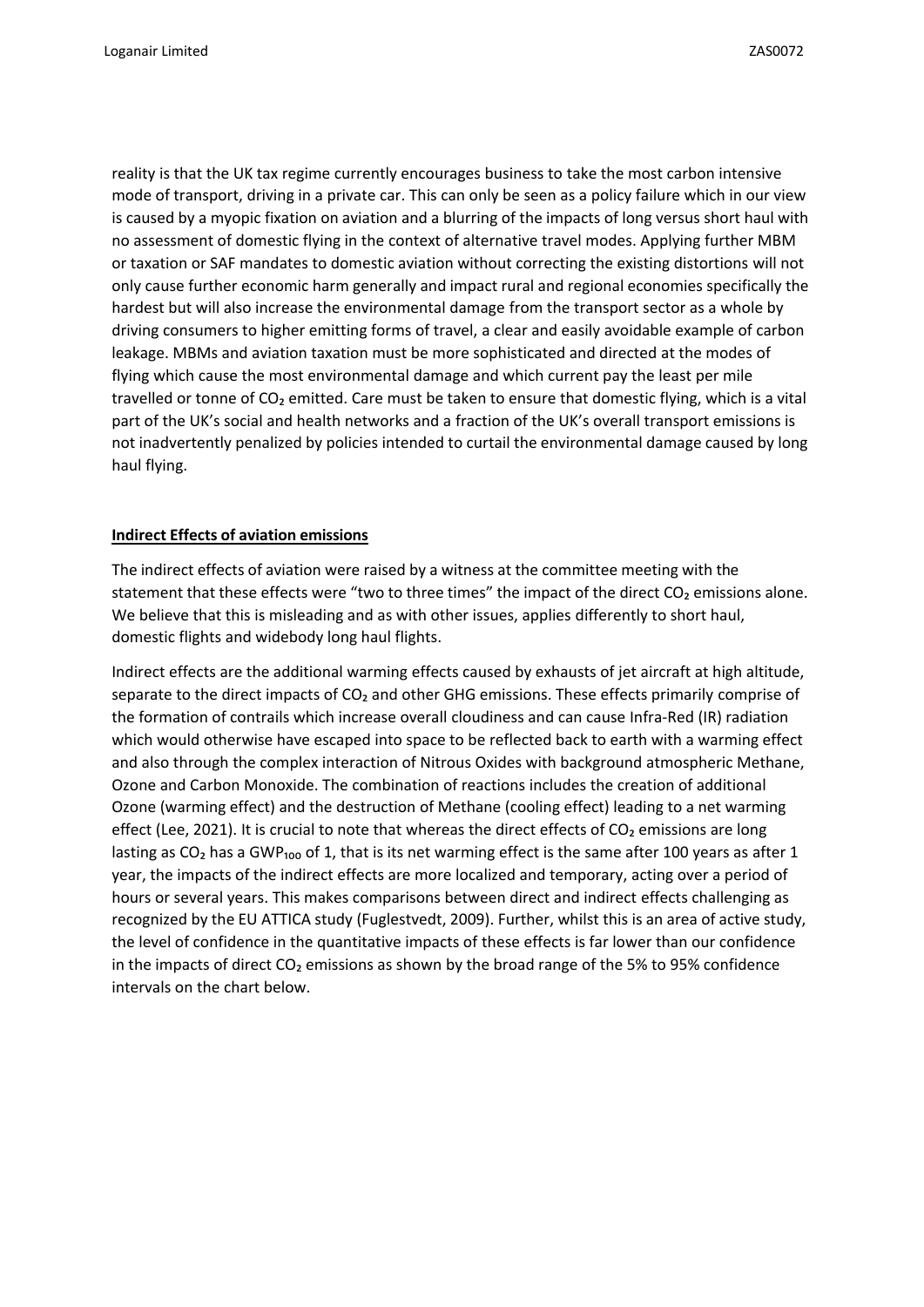

#### **Global Aviation Effective Radiative Forcing (ERF) Terms**

Table taken from D.S. Lee et al (Lee, 2021)

When discussing aviation's indirect effects it is crucial to understand that the effects described are estimates of the global and cumulative impacts of aviation's historic emissions. The paper cited (Lee, 2021) is a retrospective analysis of the total impact of indirect effects which are then compared to the well understood direct effects to produce an equivalent "indirect impact per flight". This is definitively not a statement that each flight has an indirect impact. This is noted in the BEIS [methodology](https://assets.publishing.service.gov.uk/government/uploads/system/uploads/attachment_data/file/1049346/2021-ghg-conversion-factors-methodology.pdf) [for](https://assets.publishing.service.gov.uk/government/uploads/system/uploads/attachment_data/file/1049346/2021-ghg-conversion-factors-methodology.pdf) [the](https://assets.publishing.service.gov.uk/government/uploads/system/uploads/attachment_data/file/1049346/2021-ghg-conversion-factors-methodology.pdf) [GHG](https://assets.publishing.service.gov.uk/government/uploads/system/uploads/attachment_data/file/1049346/2021-ghg-conversion-factors-methodology.pdf) emissions factors and also explained further in [Teoh](https://pubs.acs.org/doi/abs/10.1021/acs.est.9b05608) [and](https://pubs.acs.org/doi/abs/10.1021/acs.est.9b05608) [Schumman](https://pubs.acs.org/doi/abs/10.1021/acs.est.9b05608) (Schumman, 2020) who estimated that only 2.2% of all flights generated around 80% of all contrails, believed to be the most important indirect effect. The reason for this is that contrail formation is typically caused by aircraft flying at very high altitudes for extended periods of time and encountering blocks of super-saturated air. The conditions required for contrail formation are well understood and defined by the [Schmidt-Appleman](https://www.researchgate.net/figure/Schmidt-Appleman-criterion-for-contrail-formation-The-red-line-represents-the-state-of_fig3_244478376) criterion (Whelan, 2009) requiring specific combinations of temperature, pressure and relative humidity. Under normal (ISA) atmospheric conditions, even if encountering super-saturated air, turboprop aircraft of the type which make up the majority of Loganair's fleet do not cause contrails. This is because at the typical cruise altitudes these aircraft operate at (20,000 to 26,000 feet) the ambient temperature is too warm to permit contrail formation, even in super-saturated air. This was confirmed by Teoh and Schumman's (Schumman, 2020) observations which found that turboprops did not contribute to contrail formation. Jet powered aircraft operating over the same routes will tend to fly at higher altitudes and above 29,000 feet, typical temperatures plus super-saturated air will cause contrails. However, in UK domestic operation, jet aircraft will spend typically only 20 to 40 minutes at these altitudes (between 28,000 and 32,000 feet) and so the likelihood of contrail formation is far lower than a long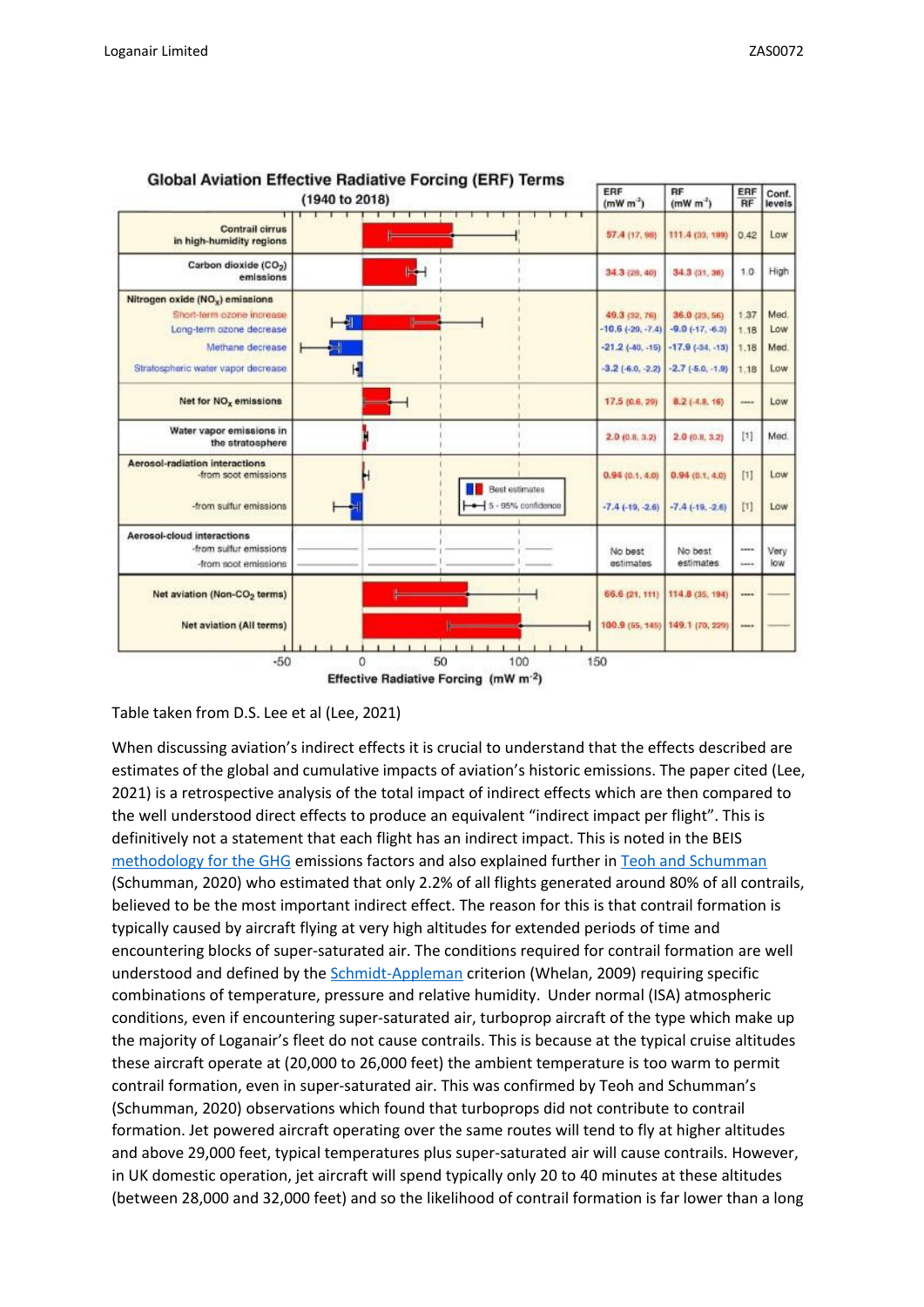haul flight where the aircraft will cruise higher (between 36,000 and 42,000 feet) and for up to 10 hours. Further, most of the RF effect of contrails is caused at night (Struber, 2006), where surface IR radiation is trapped by the clouds whereas daytime contrails reflect an amount of inbound IR back into space, with a cooling effect. Given that short haul and domestic flights predominantly operate during daylight hours, whereas a long haul flight will predominantly occur during local nighttime at some point in its journey, it can be seen that the impacts are again, largely caused by long haul flying.

The conditions necessary for the complex  $NO<sub>x</sub>$  reactions to occur are also most prevalent at the lower pressures found at higher altitudes [\(227hPa](https://core.ac.uk/download/pdf/161890225.pdf) [or](https://core.ac.uk/download/pdf/161890225.pdf) [37,000](https://core.ac.uk/download/pdf/161890225.pdf) [feet\)](https://core.ac.uk/download/pdf/161890225.pdf) (Skowron) which means that the long-haul flights which cruise higher and for far longer are also the primary source of the indirect  $NO<sub>x</sub>$  effects associated with air travel. For this reason, we believe that the application of the 90% factor on the BEIS GHG emissions factors for domestic flights is totally inappropriate and highly damaging, given that it leads the formal government statistics to suggest that driving a car is less environmentally damaging, despite cars emitting significantly more  $CO<sub>2</sub>$  than flying.

The multiplier for indirect effects used by BEIS is effectively a Radiative Forcing Index (RFI) defined by the IPCC (2009) as "the ratio of total radiative forcing to that of CO<sub>2</sub> emissions alone". The source [ATTICA](http://www.pa.op.dlr.de/attica/) [r](http://www.pa.op.dlr.de/attica/)eports cited by BEIS in their methodology, specifically Fuglestvedt 2009, contains a section discussing metrics and makes several powerful arguments against the use of RFI's – "**Quite apart from the difficulties in defining an appropriate value for the RFI, the application itself is flawed** (Wit et al 2005, Foster et al 2006) because it is not an emissions metric. As illustrated in Section **6.1, present-day ΔF is affected by emissions from many different time periods in the** *past***; this is why radiative forcing and associated measures such as the RFI should not be used to assess the impact of** *present* **emissions on future climate**" <sup>1</sup> The use of the multiplier for aviation is technically equivalent to factoring up the emissions of rail travelers in the current day to account for the effect of historic water vapor emissions from steam engines over the last century. It is positively unhelpful in making current day decisions and policy, particularly where it is used in a comparison with other transport modes, none of which are treated in a similar way. For example, the equivalent indirect effects of shipping are generally deemed to be negative<sup>2</sup>, or to have a net cooling effect as the reactions of Sulphur and  $NO<sub>x</sub>$  breakdown low level Ozone and CH<sub>4</sub> reducing their climate impacts. Clearly, we do not want to incentivise any industry to emit more fossil fuels and so these indirect effects are excluded from UK government reporting, but it is not unreasonable to expect a consistent approach to indirect effects, particularly where UK government is publishing comparisons between modes in the context of overall climate impact reductions.

In terms of mitigating any indirect effects from aviation, we are very positive that this can be done cheaply and quickly. The solution to contrail formation is a minor adjustment to the cruise altitude of the aircraft (temporarily climbing or descending by c. 2,000 ft is generally sufficient) (Schumman, 2020) to avoid the super-saturated blocks of air. Advances in meteorology and computing allows for accurate climate modeling of planned flight paths and accurate forecasting of potential contrail formation and we have been working with innovative UK companies such as [Satavia](https://satavia.com/) [t](https://satavia.com/)o assess how to integrate their technology into our flight planning processes. Such adjustments to cruise altitude will incur a minor (1% to 2%) fuel burn penalty and consequent increase in direct CO<sub>2</sub> emissions. However, the advice from the scientific community is contradictory on this subject with climate scientists generally wary of increasing direct emissions, even by minor amounts in exchange for

<sup>1</sup> [Transport](http://www.pa.op.dlr.de/attica/) [impacts](http://www.pa.op.dlr.de/attica/) [on](http://www.pa.op.dlr.de/attica/) [atmosphere](http://www.pa.op.dlr.de/attica/) [and](http://www.pa.op.dlr.de/attica/) [climate:](http://www.pa.op.dlr.de/attica/) [Metrics](http://www.pa.op.dlr.de/attica/) [\(](http://www.pa.op.dlr.de/attica/)Fuglestvedt, Shine)

<sup>2</sup> Fulestvedt 2008, Lauer 2007, Lee 2006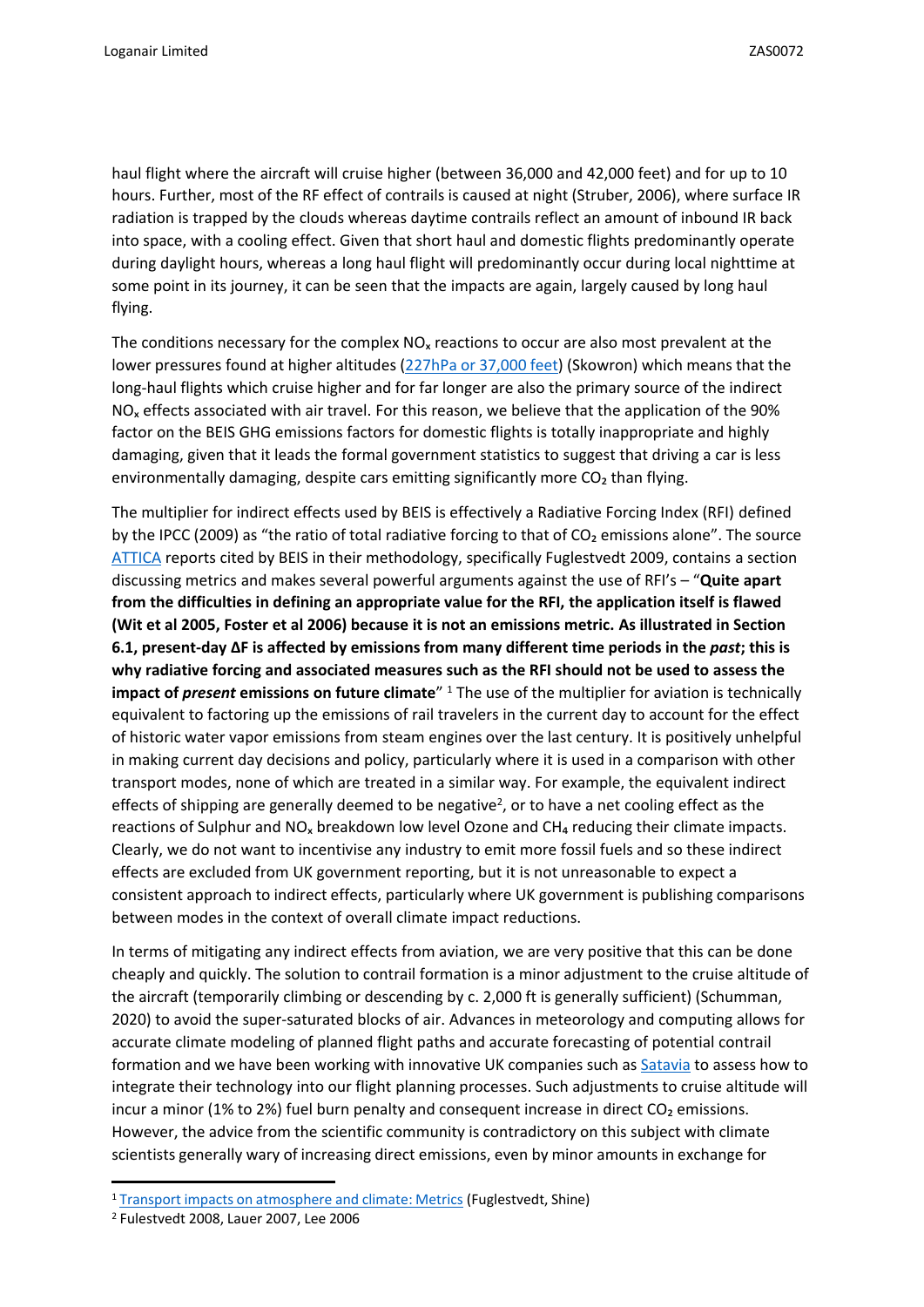avoiding indirect effects due to the longer lasting effects of direct CO<sub>2</sub> emissions versus the shorter lived, indirect effects (Fuglestvedt, 2009). Whereas the majority of scientific literature on this topic is based on theoretical modelling, the significant drop in air travel caused by the Covid pandemic permitted researchers in Canada to study the observed effects of the reduction in flying and test for the expected impacts. [This](https://agupubs.onlinelibrary.wiley.com/doi/10.1029/2021GL095882) [study](https://agupubs.onlinelibrary.wiley.com/doi/10.1029/2021GL095882) [w](https://agupubs.onlinelibrary.wiley.com/doi/10.1029/2021GL095882)as unable to find to find the expected temperature variations predicted by the modelling, suggesting that the stated effects are at the lower end of the likely range and reinforcing the point that the RFI is a historical rather than current day emissions metric (Digby, 2021)

Loganair believe that technical solutions are available to the industry and can be applied quickly and globally to address the majority of indirect effects but that what is required is a clear scientific consensus that the trade (direct versus indirect emissions) is environmentally appropriate along with policy to reflect this. The indirect effects are primarily caused by long haul flying but the use of crude estimates mean that domestic flights are unfairly and unscientifically tarred, leading to damaging public perceptions and higher carbon emissions as consumers mistakenly believe that driving is a lower impact mode of travel (versus domestic flying). Currently the ETS scheme disincentivises domestic airlines from avoiding indirect effects as the resulting higher direct CO<sub>2</sub> would lead to a higher ETS tax bill.

## **Summary**

Loganair has committed to achieving net zero by 2040 which we believe will be achieved through the introduction of Hydrogen fuels across the majority of our fleet. We expect to be amongst the first commercial airlines in the world to operate this type of aircraft in commercial service, in this decade. This fuel produces no carbon emissions at the tail pipe and is being actively developed as a propulsion fuel by numerous major aircraft manufacturers such as Airbus and Embraer as well as smaller new entrants such as ZeroAvia. We recognize that SAF is a crucial decabonisation pathway for Long Haul flights where hydrogen or other zero emissions technology is not applicable. The current consultation on the [SAF](https://www.gov.uk/government/consultations/mandating-the-use-of-sustainable-aviation-fuels-in-the-uk) [mandate](https://www.gov.uk/government/consultations/mandating-the-use-of-sustainable-aviation-fuels-in-the-uk) [p](https://www.gov.uk/government/consultations/mandating-the-use-of-sustainable-aviation-fuels-in-the-uk)roposes to require all UK airlines to pay for blending a small proportion of SAF into the UK's jet fuel supplies. As previously explained, we believe that the imposition of a SAF mandate on domestic flights will further exacerbate the competitive distortion between domestic flying and alternative, higher emitting modes of ground transport which are not similarly required to adopt bio-fuels, to the detriment of both domestic airlines and also the UK's decarbonization ambitions. It will also consume cashflow which would otherwise be used to invest in zero emissions hydrogen technology. At the current market prices of SAF, a low (sub 5%) blend supplied to regional airports costs in the order of \$600 per tonne of CO<sub>2</sub> abated due to the high costs of the SAF, the duplicated logistic costs and the low amount of  $CO<sub>2</sub>$  abated at these blends. These costs are far higher than the peak social costs for carbon assumed by BEIS which are projected at [£355](https://www.forestresearch.gov.uk/research/review-of-approaches-to-carbon-valuation-discounting-and-risk-management/current-uk-government-guidance-for-social-value-of-carbon/) [per](https://www.forestresearch.gov.uk/research/review-of-approaches-to-carbon-valuation-discounting-and-risk-management/current-uk-government-guidance-for-social-value-of-carbon/) [tonne](https://www.forestresearch.gov.uk/research/review-of-approaches-to-carbon-valuation-discounting-and-risk-management/current-uk-government-guidance-for-social-value-of-carbon/)  $CO<sub>2e</sub>$  [in](https://www.forestresearch.gov.uk/research/review-of-approaches-to-carbon-valuation-discounting-and-risk-management/current-uk-government-guidance-for-social-value-of-carbon/) [2075](https://www.forestresearch.gov.uk/research/review-of-approaches-to-carbon-valuation-discounting-and-risk-management/current-uk-government-guidance-for-social-value-of-carbon/) and consequently represent very poor value, particularly as the increased costs on domestic flying will lead to carbon leakage into road and ferry traffic. We therefore believe that SAF, which is central to the long haul industry's decarbonization plan should be resourced from this sector of the industry.

*May 2022*